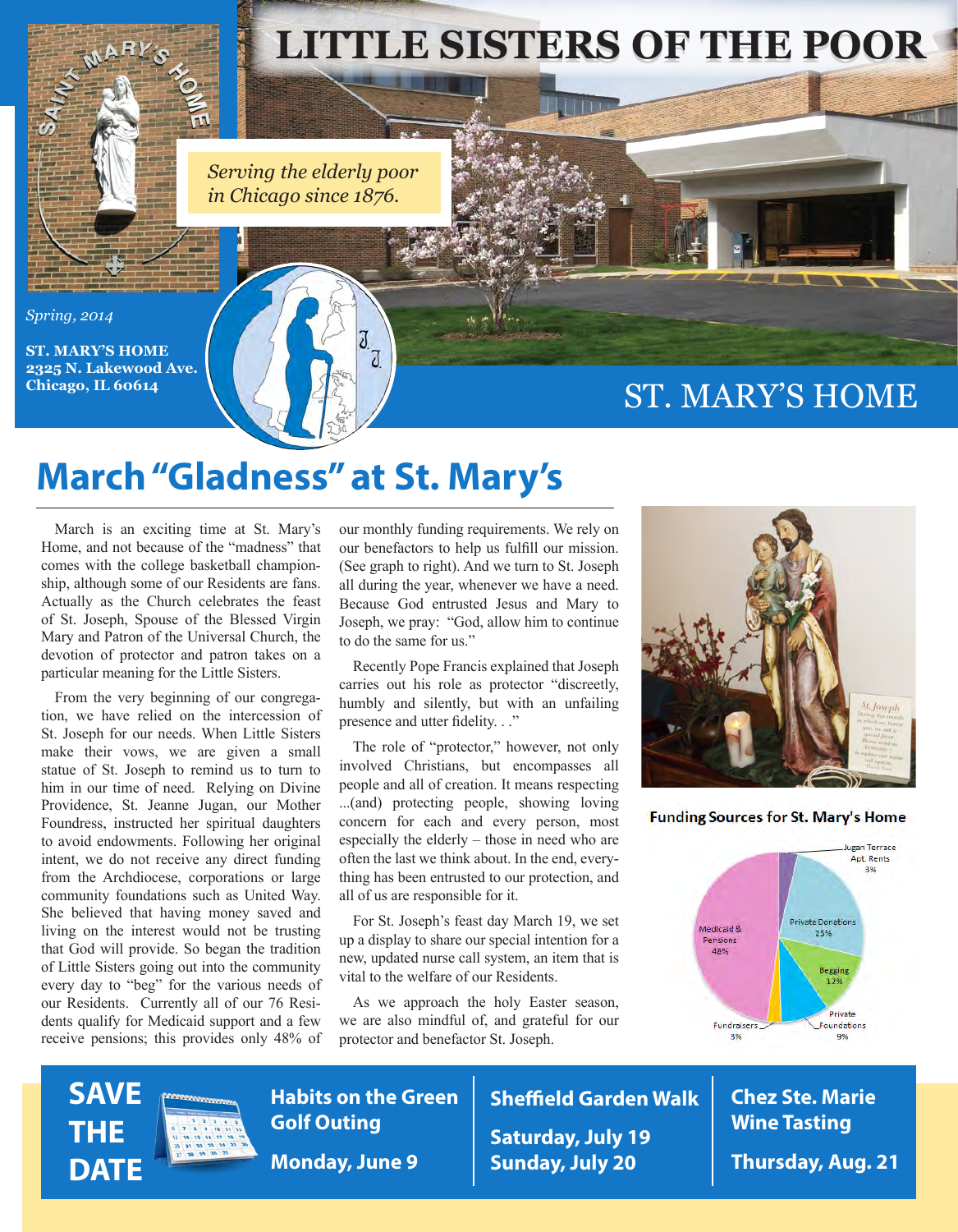# **The Welcoming Ambassadors of St. Mary's Home**

"Good morning, Little Sisters of the Poor," is a greeting you will often hear when you call St. Mary's Home. Quick to warmly welcome callers and those walking through the door, our reception staff provides a vital communication link, and helps ensure the home's day-to-day business runs smoothly.

Each of our key reception team members has a wide range of experience and many years of service at St. Mary's Home. The team of four — Wanda, Joann, Reese and Carol are our ambassadors. They are the communication hub directing inbound calls, answering questions, sending messages on the pagers, and keeping track of who is in the building and which Residents have gone out.

Wanda and Joann are the senior staffers with a combined 25 years at St. Mary's. They both joined our team by chance, or perhaps Divine Providence. Wanda heard about our Home through a friend and co-worker and quickly fell in love with the Sisters' mission and the Residents. She marvels at the Sisters dedication to providing tender care to each Resident.

Joann was reading the paper when a job posting for St. Mary's caught her attention. It has been a short 12 years since she first came, and we hope for many more. Joann



*Receptionists Wanda Velez and Reese McGowan pose before their shift change.*

finds the job relaxing and enjoys chatting with Residents throughout the day.

Newer members Carol and Reese came on board when front desk veteran Beverly transferred to occupational therapy. While things at the front desk can be rather hectic, Reese jokes that "coming to work is when I can relax." She has three children involved in cheerleading, karate and music lessons, to name a few of their activities.

### You can count on a friendly voice or smile from the front desk at St. Mary's Home.

Carol, who also happened upon St. Mary's Home, says she's happy she did. Asked about the best part of the job, she quickly replies, "Meeting everyone." For leisure, Carol enjoys travelling with her husband to South America to visit his family still living in Lima, Peru, although she does not speak any Spanish.

If your timing is just right, you will see Resident Frances Thomas at the front desk as she covers for a break in the evenings, Tuesday through Sunday. Fran recalled how she began helping: "One of the Sisters asked me one day and now I've been doing it for about a year." She enjoys helping out when she can and has learned a lot about dealing with people and her neighbors.

Call it reception, front desk, or guest services, this key function can be overlooked or undervalued in some organizations. In reality, a strong front desk operation is the most important point of contact with everyone who calls or walks through the door. Our lobby ambassadors create the first impression of St. Mary's, which means they leave a lasting impression. While the level of activity may vary from day to day and even from minute to minute, you can count on a friendly voice or smile from the front desk at St. Mary's Home.



*Resident Frances Thomas helps out at the front desk.*

### **Chicago's Emerald Isle Connection**

Chicago has deep Irish roots that go back to the 1840s, a time when many individuals and families migrated to escape the great potato famine. This caused a rapid population increase in Chicago. By the time the Little Sisters of the Poor opened their first Home in Chicago in 1876, the Irish community was aging and many of the less affluent elderly were in need of affordable care.

The Sisters never discriminate based on race, creed, or personal background. But in an Irish city, of course, there would be many Irishmen in their care. There are currently three Irish immigrants at St. Mary's Home – Mary Healy, Teresa McFadden and Mary Collins. And, there are many more Residents of Irish heritage who call 2325 Lakewood home.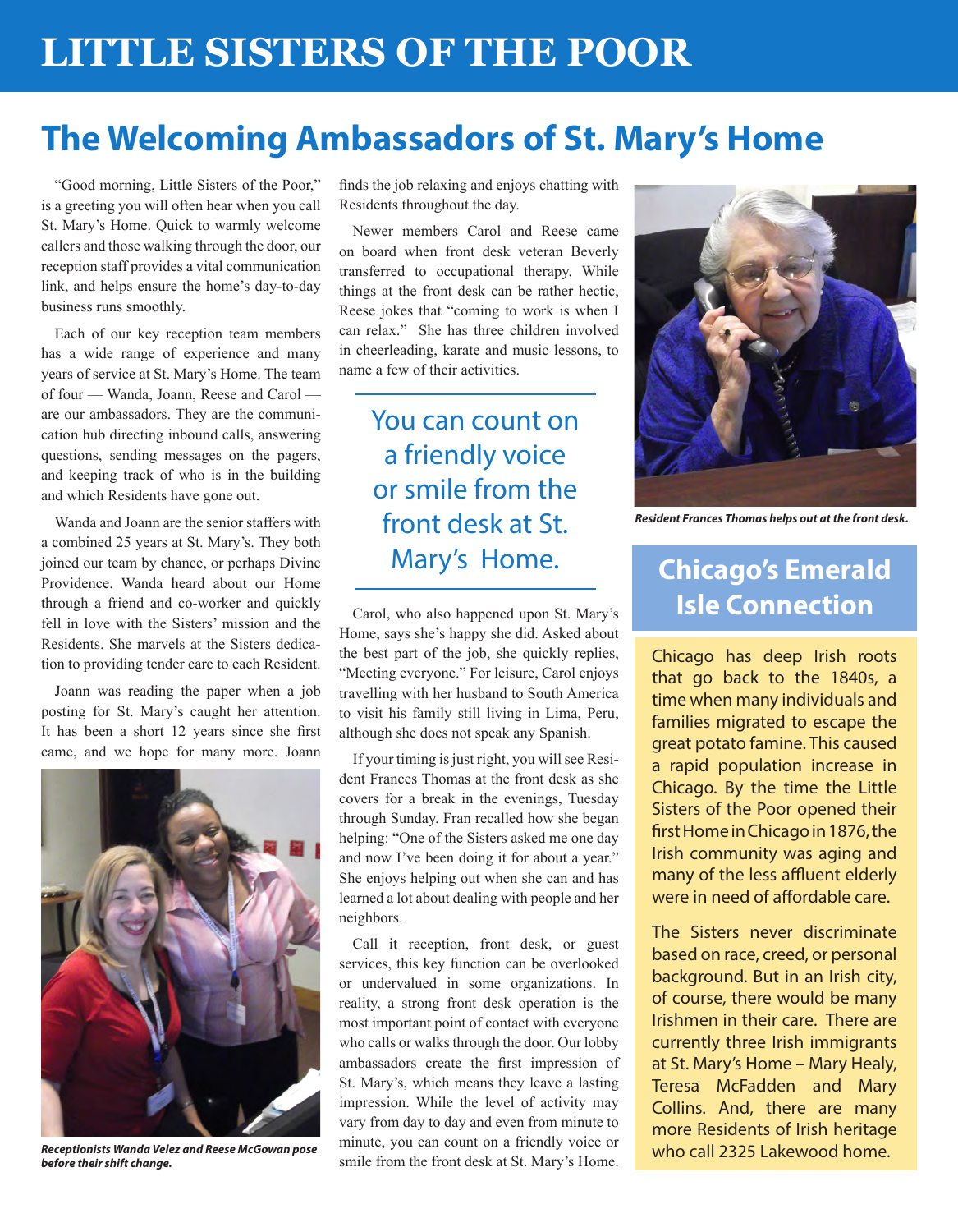### ST. MARY'S HOME



# **Resident Profile: Teresa McFadden**

**By: Brendan Dempsey, Development Assistant**

#### *When Irish eyes are smiling,*

### *Sure, 'tis like the morn in Spring.*

#### *In the lilt of Irish laughter*

### *You can hear the angels sing.*

This famous song came to life as I sat down to talk with Resident Teresa McFadden on the eve of St. Patrick's Day. Chicago's Irish roots are deep, going back to the 1840s when many emigrated to escape the great potato famine.

Throughout the years, hundreds of Irish immigrants and Irish-Americans have called St. Mary's home.

When I spoke with Teresa, I wanted to hear about what she experienced coming to America.

Here is what she told me: Most everyone grew up on farms. Every year her family planted a variety of vegetables from potatoes, turnips and cabbage to onions and beets. Farm life was not easy, but the few cows, goats and horses they owned made things a little easier. Teresa is one of ten children; she has five sisters and four brothers. All but one of her brothers emigrated to the U.S.; many of them passed through England before making the long journey by sea.

 In 1952, Teresa arrived in New York City, where she remained for two weeks. It was a confusing place, and she felt quite lost at times. After finding transportation, she traveled to Chicago

to live with her sister, who had come to Chicago earlier that year, in the Uptown neighborhood.

For the first few weeks in her new city, Teresa spent time learning her way around and meeting people. She reconnected with her heritage by finding places to watch Irish dancing. She soon found an office where she worked as a secretary until she retired in 1998. Teresa joked that she needed to work because she never met a rich man to marry. After retirement, her rent continued to rise and it became necessary to find another place to live. St. Mary's Home was the first place she visited and three years later, she is still here and loving it.

Teresa enjoys and appreciates the freedom to do what she likes and set her own schedule at St. Mary's. You can be sure to find Teresa in the dining room every morning, enjoying a bowl of oatmeal; it's the food that reminds her of Ireland.



*Resident Teresa McFadden takes a break from reading her newspaper.*



*Apartment Residents David and Nelli Zak in their living room.*

## **News in Jugan...**

#### **By: Angie Salinas, Jugan Terrace manager**

Recently long-time Resident Joan Thiry wrote an article, "Am I Mindful," for DePaul University. She has been working with Gina Sian, Program Director at Alumni Sharing Knowledge, a network of alumni and friends who serve as student career mentors. The article tackles stress and meditation and living in the now in an age of multi-tasking. It refers to the readings of Elisha Goldstein in Mindfulness Meditations and The Now Effect. Ms. Thiry has been using the Mindfulness exercises to focus on her own mindset, her emotions and physical ailments as she works to continue "rehab" on a broken bone. She has remained positive and active, continuing to heal. Read Joan's article online at: http://bit.ly/ASKJoanThiryMindfulness.

Another interesting story in the Terrace is that of Nelli and David Zak, 10 year Residents who just published a book of memoirs recalling their lives in St. Petersburg, Russia and their travel here to the United States. It took them nearly two years to write the book, compiled for their children and grandchildren, and as a gift to each other on their 60th anniversary. When they arrived here, the couple was mesmerized by the beauty and architecture Chicago has to offer. They worked hard to learn English, studying in groups, joining book clubs and even holding socials with Residents and becoming quite active in the community. Nelli has also published several articles for a local Russian newspaper, "Reclaimer."

Of course, there are many other Residents who have accomplishments and stories to share, but space is limited. To all the wonderful Residents of Jugan Terrace who are unsung heroes...who do so much here in the Terrace looking out for their neighbors, promoting the family spirit and volunteering at St. Mary's, thank you for making our Home an even more wonderful place to live!